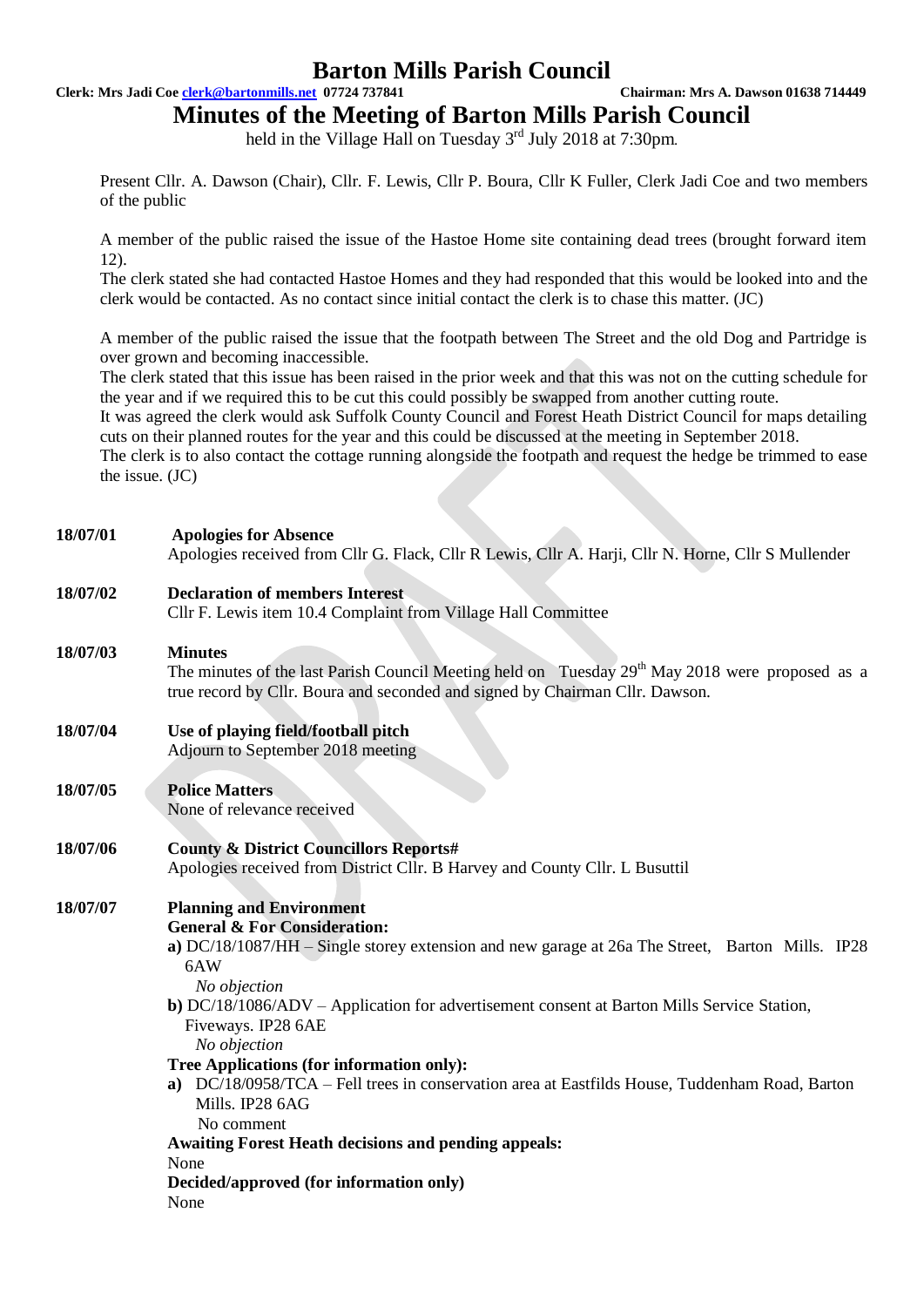**Clerk: Mrs Jadi Coe clerk@bartonmills.net 07724 737841 Chairman: Mrs A. Dawson 01638 714449**

### **18/07/08 Clerk's Report & Matters Arising from the Minutes of the Last Meeting (For Info Only)**

The clerk reported on the following:

*A member of the public has sent a letter regarding the recent work on the Peace Garden. The clerk had reported the following to the appropriate authorities:*

- *1. Fly tipping of tyres where Newmarket Road meets the A11, no response at date.*
- *2. Overgrown lane from Newmarket Road to A11 (at request of a parishioner), it has been stated this is subject to two cuts per year and should occur within 6 weeks of the 8th May and 25th July*
- *3. Impassable footpath from The Street to the old Dog and Partridge site, it has been stated that this is not part of their cutting schedule after full consultations with Parish Councils a few year ago. Though if this is deemed important we could possibly get it cut by swapping a route from another net year.*

Chairman Cllr A Dawson read the letter regarding the Peace Garden to those present and it was agreed the Clerk would contact a gardener in the village and enquire what the hourly charge is for any future work required. (JC)

The information provided by SCC on the cutting of the overgrown lane appeared to refer to a different path.

It was agreed to ask Cllr B Harvey at the next meeting about pre-agreed tyre disposal in the village.

#### **18/07/09 Correspondence**

None received.

#### **18/07/10 Parish Matters**

18/07/10.01 Football Coaching Update

Funds are still held by the Parish Council to fund more football coaching.

Cllr. A Dawson is to approach another coach regarding costs and the matter to be brought forward to the September meeting.

18/07/10.02 Community Notice Board Update

Cllr F. Lewis reported the new notice board has been delivered and installed but has unfortunately had some of the magnets stolen from inside the board.

18/07/10.03 Lease for Allotments

It was noted that there is still nearly three years left on the original 10 year lease and the Parish Council would look into renewing lease in the future nearer to the lease end date.

#### 18/07/10.04 Complaint from Village Hall Committee

A complaint was received from the Village Hall Committee in regards to a football group occupying the playing fields using the toilets in the village hall whilst a dance class was being held.

The Parish Council are attempting to contact the organiser of the group using the playing fields to address the issue.

18/07/10.05 Quote for Street Lighting

It was reported no quotes received at date.

18/07/10.06 Removal of Retreat sign from outside the Vicarage

This has now been removed

18/07/10.07 SID Rota

Volunteers are needed to move the SID and the clerk would email volunteers to agree dates (JC) 18/07/10.08 Football Goal Update

Cllr P. Boura reported that these have been received, erected and are in use.

18/07/10.09 Playing field usage and usage form

It was agreed that the playing field usage form to be amended to include the following: *Please note that the use of the field does not include access to toilet facilities, this must be arranged separately with either Barton Mills Village Hall committee or Barton Mills Football Club.*

Use of the field is to be adjourned until the September meeting.

18/07/10.10 Email correspondence between clerk and councillors

It was agreed from a list of regularly received emails into the clerk's inbox what was to be forwarded to all councillors or to individual councillors.

18/07/10.11 Affordable Housing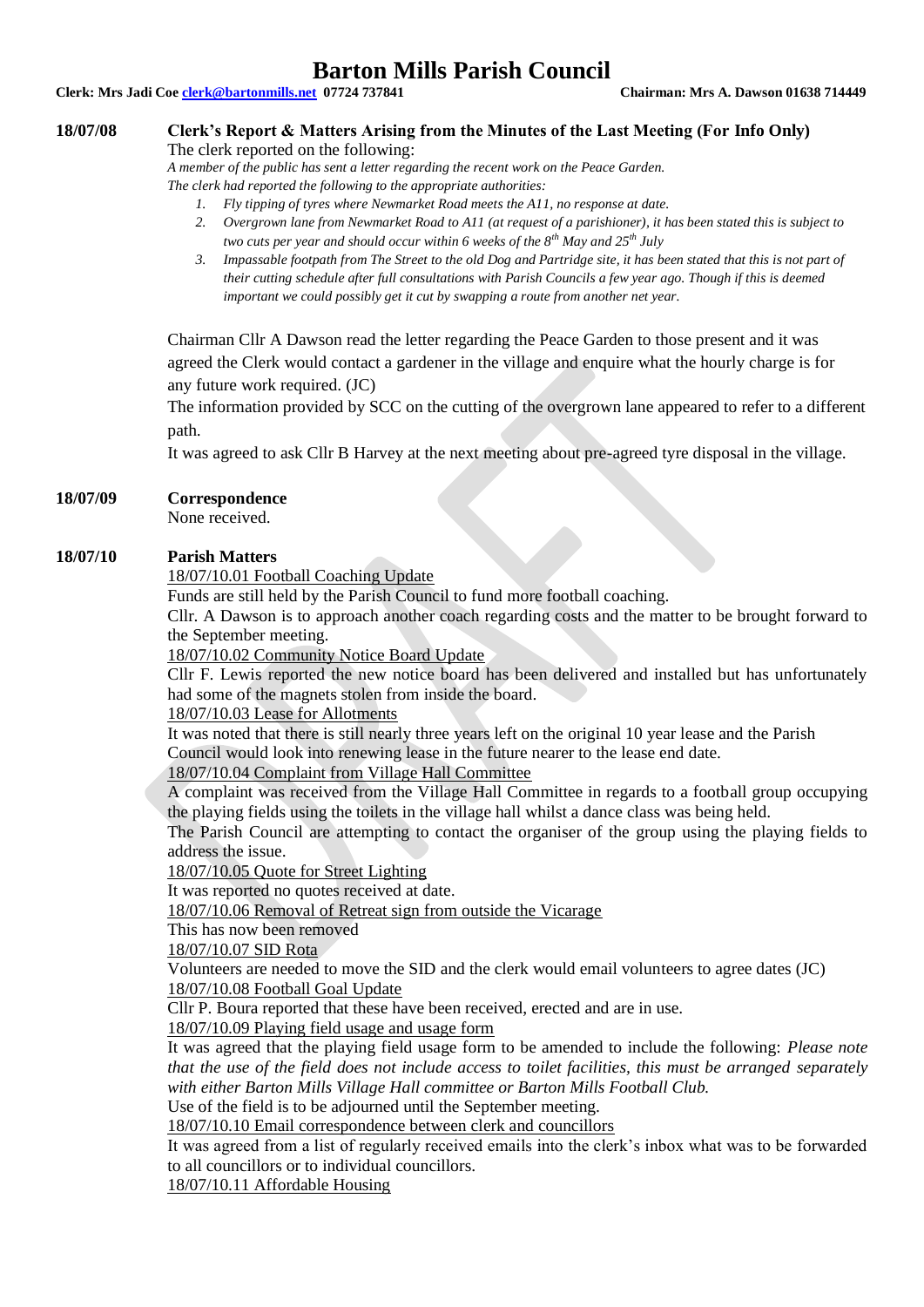#### **Clerk: Mrs Jadi Coe clerk@bartonmills.net 07724 737841 Chairman: Mrs A. Dawson 01638 714449**

Hastoe Homes have informed the Parish Council of a new site agreed with landowners that could be sold for affordable housing rather than the site previously discussed. It was agreed councillors would meet for an informal site meeting on the  $10<sup>th</sup>$  July to discuss the proposed site and how to go forward. 18/07/10.12 Trees on Church Lane (Hastoe Home site) update

Item brought forward to 'public discussion'.

18/07.10.13 Peace Garden Statue

To be adjourned to September meeting.

18/07/10.14 Bootcamp update

The clerk has asked FHDC to look into this matter and will report any developments at the next meeting.

It was agreed the clerk would also write a letter to residents in Barton Mills regarding parking at a recent charity event held in their residential home (JC).

#### 18/07/10.15 Playing field Light

It is noted that the light lighting the play equipment remains on all night. The clerk is to report this to Suffolk County Council (JC).

18/07/10.16 Standing Orders Working Party

Adjourn until September meeting.

#### 18/07/10.17 Car boot on A11

It has been noted by councillors and residents that the traffic waiting to enter the car boot from the A11 is increasing and the road has become extremely dangerous with vehicles stopping in the fast lane of the carriageway.

The police have been informed and have cleared the traffic on two recent occasions. It was agreed the clerk would contact the police and ask if any measures can be put in place to prevent the ongoing issue. (JC)

The item is to be brought forward to September's meeting and the Parish Council will inform District Councillor B. Harvey.

#### 18/07/10.18 Tree Works

It was reported the agreed work has been carried out and the contractors worked hard and efficiently. 18/07/10.19 Maintenance of assets

The following was reported:

- The defibrillator is currently inactive due to an issue opening the cabinet door. This has been reported and will hopefully be resolved soon.
- The repair to a seat and a temporary repair to the roundabout have been completed. A repair to the safety surface under the Gyrospire is awaiting more favourable weather conditions.
- The dog waste bag dispensers are being used and the rolls been replaced. It was agreed the clerk would order new bags at a cost of £45.54 for 20 rolls of 100 bags and once these were received the other dispensers would be put up in the village. (JC)

### 18/07/10.20 A11 update

Cllr's Dawson and Boura recently attended a further meeting n the A11 and Cllr Boura had written an update published in the July Barton Miller.

The next public consultation is planned for  $6<sup>th</sup>$  August 2018 between 1:00pm and 6:00pm at the Jubilee Centre in Mildenhall where you can learn more about the planned work to relieve congestion and improve safety around Fiveways roundabout.

It was noted that a large advertising board has been place alongside the A11 on the car boot field which is in a dangerous place as it can cause distraction from the road. The clerk will ask for this to be removed. (JC)

### **18/07/11 Finance and Policies**

18/07/11.01 Parish Council Bank Balances and Reconciliation

Statements only received to  $20<sup>th</sup>$  May 2018 so reconciliation agreed to this date and signed by Chairman Cllr Dawson

18/07/11.02 Cheques for signing and approval and to authorise payment of outstanding invoices. The following cheques were approved:

| <b>Date</b>                | Pavee                      | Details              | Total    |
|----------------------------|----------------------------|----------------------|----------|
| $r$ cth $r$<br>June<br>⊥ J | DM Tree<br>&<br>Landscapes | $\sim$<br>Tree works | 1,632.00 |